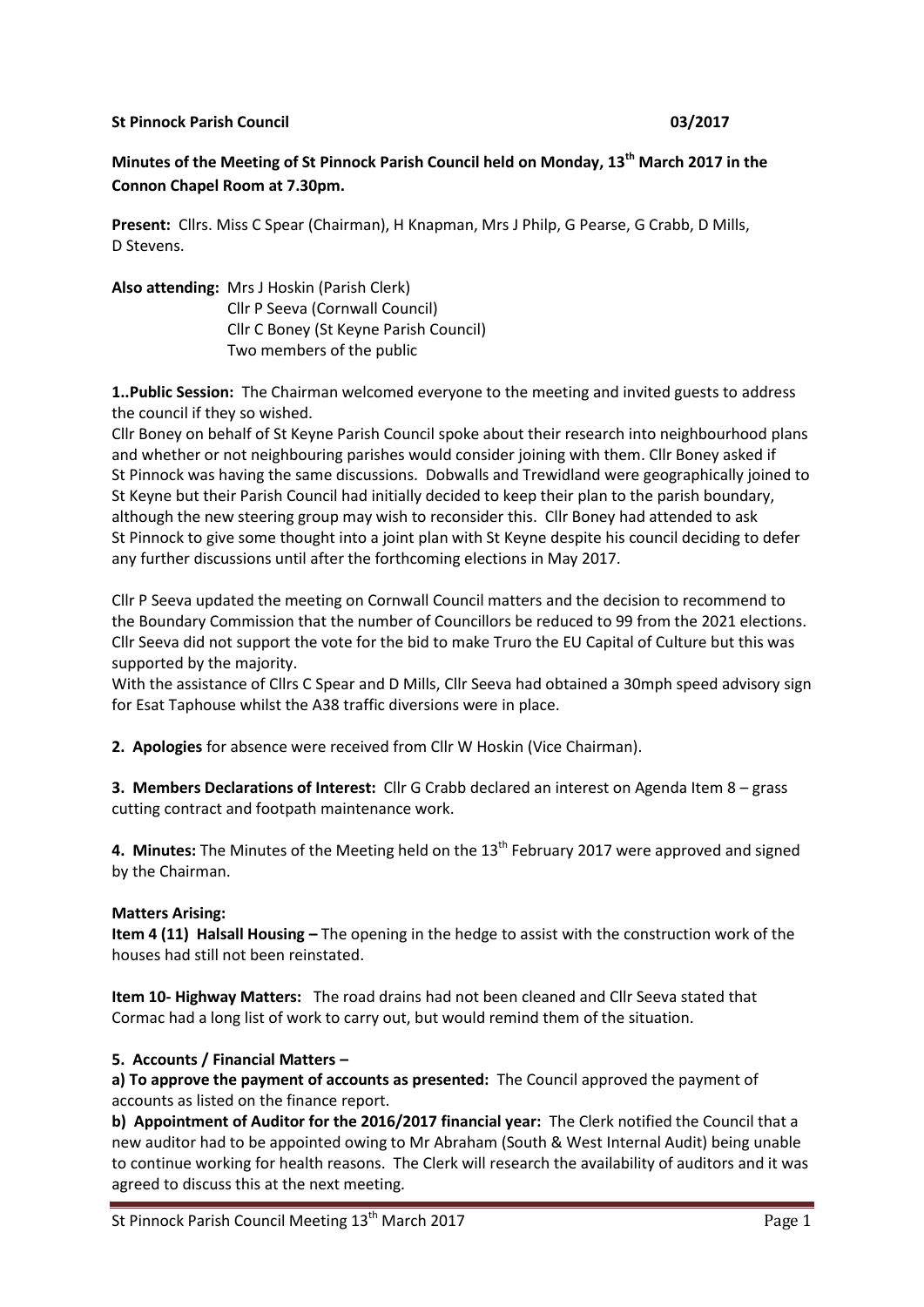## **6. Planning Applications / Planning Matters:**

**PA17/00754 Mr Christopher Thompson, Barn at Conon Farm, East Taphouse – Re-submission of Application No. PA15/12105 dated 8th February 2016 for the change of use of redundant agricultural barn to dwelling with installation of septic tank.**  The Parish Council support this application.

#### **PA17/00836 Mr Kevin Barnes, Roundabout, East Taphouse - Change of use from garage / store room to holiday accommodation unit.**

The Parish Council agreed they could not support this retrospective application and made reference to the refusal notice dated  $29<sup>th</sup>$  September 2015 for application PA15/06215.

**Developments at Puckator:** It was agreed that the Clerk contacts Puckator to ask if Councillors could visit the site to establish what further developments are being planned and look at the situation regarding the existing works. Cllrs. C Spear and D Mills offered to attend.

**7. Playing Field, East Taphouse:** The Outdoor Play People had visited the playing field on the 3<sup>rd</sup> March 2017 although not at the time arranged. Cllr G Crabb had spoken to the company and explained the work required to move the basketball equipment. The Clerk will obtain a report / quotation.

**8. Grass cutting contract and footpath maintenance work:** Councillors were happy with the current grass cutting and footpath maintenance arrangement but having discussed the contracts it was agreed that the work be advertised. Cllr G Crabb declared an interest and abstained.

## **9. Correspondence:**

o **Cornwall Council –** Local Maintenance Contract for 2017.

## **10. Highway Matters to be reported to Cormac:** It was reported / noted, that:-

- $\circ$  The vehicle activated sign (reported under Item 1 of this meeting) made an impact on the traffic speed and Cllr P Seeva would investigate the possibility of a permanent sign. The community speed watch team had visited.
- o The safety risk for drivers using the junction from Trevelmond onto the A390 had now increased owing to the amount of traffic being diverted off the A38.
- $\circ$  The white wooden directional sign at Bethel Chapel was in need of repair and this was something maybe the Parish Council needed to do if Cormac were unable to fund the work.
- o The bridge at Poddifer had not been repaired.
- o The concrete bridge along the road from Trevillis to Firlands was now unsuitable for vehicles to use.
- $\circ$  The granite boundary stone on the A390 opposite the B3359 Lanreath junctions had gone missing.

## **11. Parish Matters to discuss / report:**

- o **Provision of a Parish Council website – update from Clerk:** The website was now up and running and an application to support the funding for this had been submitted by the Clerk to CALC.
- o **Liskeard Have Your Say Meeting :** No meetings held.
- o **Neighbourhood Plan – to consider producing a plan:** Agreed to defer a decision until after the May 2017 elections. However, the Council were happy to hold further talks with St Keyne on a joint plan and Cllr D Mills was looking into the aspects of producing this document. Also discussed under Item 1 of this meeting.